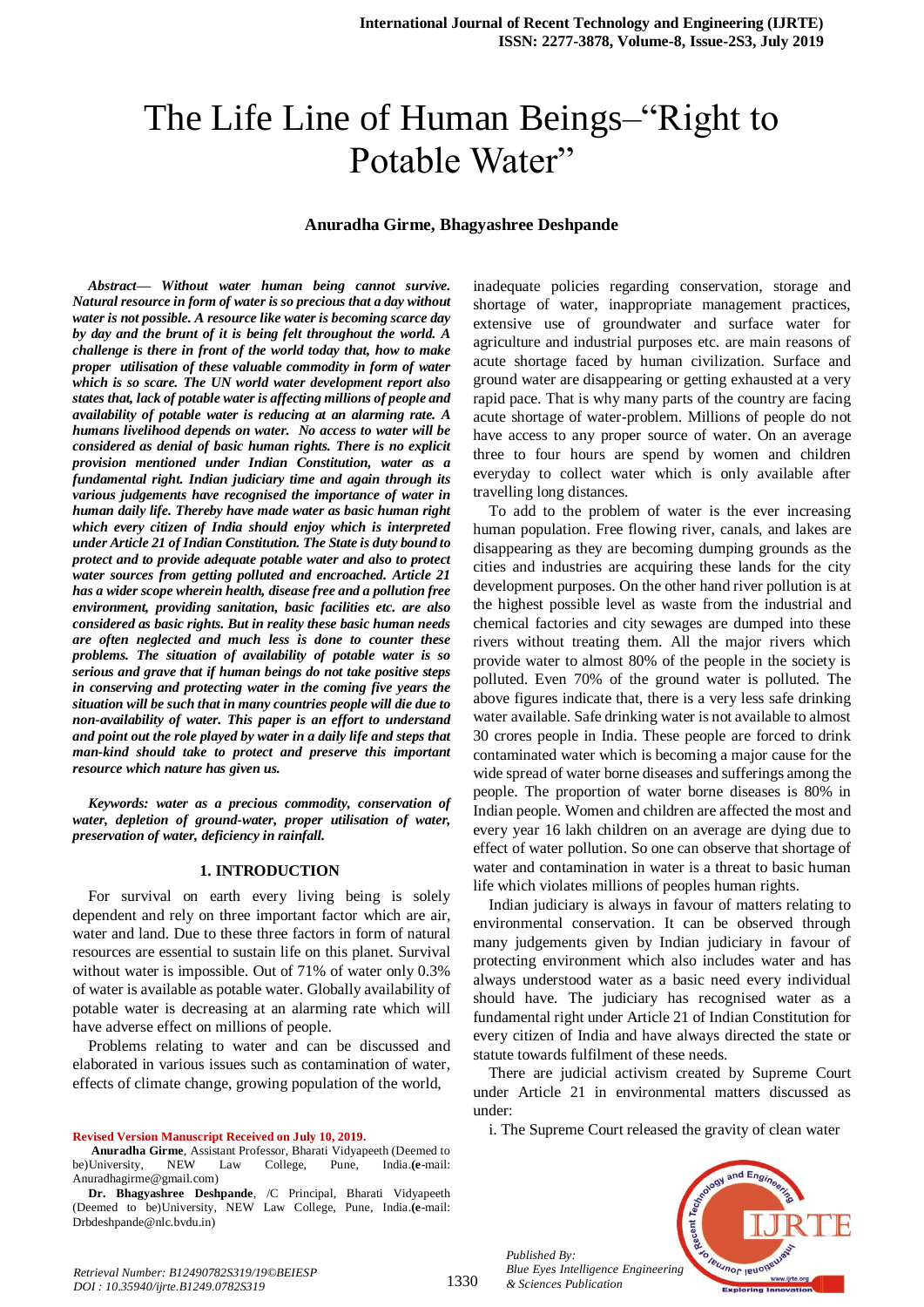and healthy environment. [1]

ii. Human survival is based on availability of water which is the basic human right to sustain life. [2]

iii. In '*A.P. Pollution Control Board II v. Prof. M.V. Nayudu'* [3] , The Supreme court withholding the Environmental Protection Act and Water Act 1974, directed that, any state cannot grant permissions to any polluting industries to come up in the vicinity of prohibited area such as water bodies like lakes, ponds, rivers etc. which the Andhra Pradesh government failed to abide it.

iv. Pollution free air and water are the living rights everyone should enjoy.[4]

v. Supreme court has directed or stated that, every state is responsible for providing adequate water supply in form of healthy drinking water which will counter water borne disease.[5]

vi. Fundamental Rights can be related or inculcated with a phrase "Right to water is right to life". [6]

vii. "Articles 21, 48-A and 51-A (g) of Indian Constitution" [7] have made provisions and guarantees healthy air and water.

viii. Basic human rights means right to food, clean drinking water, pollution free environment, good education, adequate medical facilities is guarantee as a right in civilized society. [8], [9]

x. Every state is under an obligation to provide its citizens with hygienic and clean potable water. [10]

The judiciary has recognised and pointed out and which can be reflected in their judgements that, people of the society are rightful owners to have adequate potable drinking water which judiciary considers as a fundamental right of every citizen. Judiciary further directs environment protection awareness should be the initiative of the government to protect it.

The Indian Constitution also reveals certain provision relating to water rights. Like under Article 15 (2) no person should be denied or discriminated from the use of water, well, tanks, bathing ghats etc. Even Article 39 (b) speaks about protection of rights of the people over natural resources including water. Article 48-A **[11]**and Article 51-A (g) **[12]**, added in the Indian Constitution by  $42<sup>nd</sup>$  Amendment Act 1976 under directive principles and fundamental duties; which impose a duty on state as well as on citizen of the country to protect water resources and to preserve environment. Even though directive principle of state policy is not enforceable in court, but Indian judiciary has time and again have tried to bring them under the canopy of Article 21. Thus it is said that directive principle and fundamental rights are supplementary and complementary to each other. **[13]**

Criminal Procedure Code and Indian Penal Code also recognise certain rights and duties on conservation, protection, preservation of water and other resources on state and citizens as basic human rights of every person in the society. Magistrate can issue order under section 133 and 144 to control, to avoid and to remove the pollution including water pollution when it is observed that there is danger for human safety, human life and human health. Under Indian Penal Code Section 269 and 277 are invoked to prevent water pollution in public reservoirs and springs. Punishment are inflicted for water polluters for doing mischief under section 425 of IPC.

The ultimate aim of these laws is to provide hygienic, safe and sufficient potable water to the people of India. Water is a basic necessity to sustain life and thereby it becomes fundamental duty of the State to provide clean drinking water under the provision of human rights.

## **II. METHODOLOGY**

The methodology used for this research paper is descriptive and analytical. The researcher through secondary source of data and with the perusal of relevant literature made a thorough analysis of the data (doctrinal) in question and tried to correlated it with the facts and issues before final conclusion.

The protection of water resources guarantees human rights so that, individuals of society will have appropriate atmosphere which will improve their living conditions, health and life. The provision for this protection is also mentioned in various environmental laws. Few of the environmental law are:

1. "Water (Prevention and Control of Pollution) Act, 1974,"

2. "The Water (Prevention and Control of Pollution) Cess Act 1977,"

3. "The Environment (Protection) Act, 1986",

4. "The Ground Water ( Regulation and Control of Development and Management) Bill 2005",

5. "The A.P. Ground Water (Regulation for Drinking Water Purpose) Act, 1966",

6. "The A.P. Water, Land and Trees Act 2002", and

7. "Indian Easements Act 1882" etc.

The sole purpose of these above Act's is to protect water-bodies from the ill-effects of pollution and to avoid contamination of this water-bodies so that they are available for human utilization and consumption**.[14]** These Acts also lays down guidelines and tax structure for industrial water consumption and regulations regarding disposal of waste-water. The Act also suggest measures regarding water-quality and means that can be implemented to control water-pollution and the importance of water in life of human beings**.[15]** The provisions regarding utilization of ground water by means of well and bore-wells is to be regulated and a proper record is to be maintained through registration process regarding this wells. The aim is to control and regulate the consumption of ground water and suggest mechanisms for maintaining and developing ground water levels. The importance of tree plantations along the water bodies which in turn will regulate the exploitation of ground water and surface water and to promote water conservation. The Easement Act states that, natural flow of a river or stream or a water body should not be obstructed or polluted by owners who resides on the banks. **[16]**

The dire need of methods and promotion such as the rain-water and roof top harvesting in urban areas or cities so that conservation of water takes place and these water can be utilised in future when a short-fall or availability of water is a problem. Mechanisms for reutilization and reuse of gray water and black water to its fullest capability or capacity



*Retrieval Number: B12490782S319/19©BEIESP DOI : 10.35940/ijrte.B1249.0782S319*

*Published By:*

*& Sciences Publication*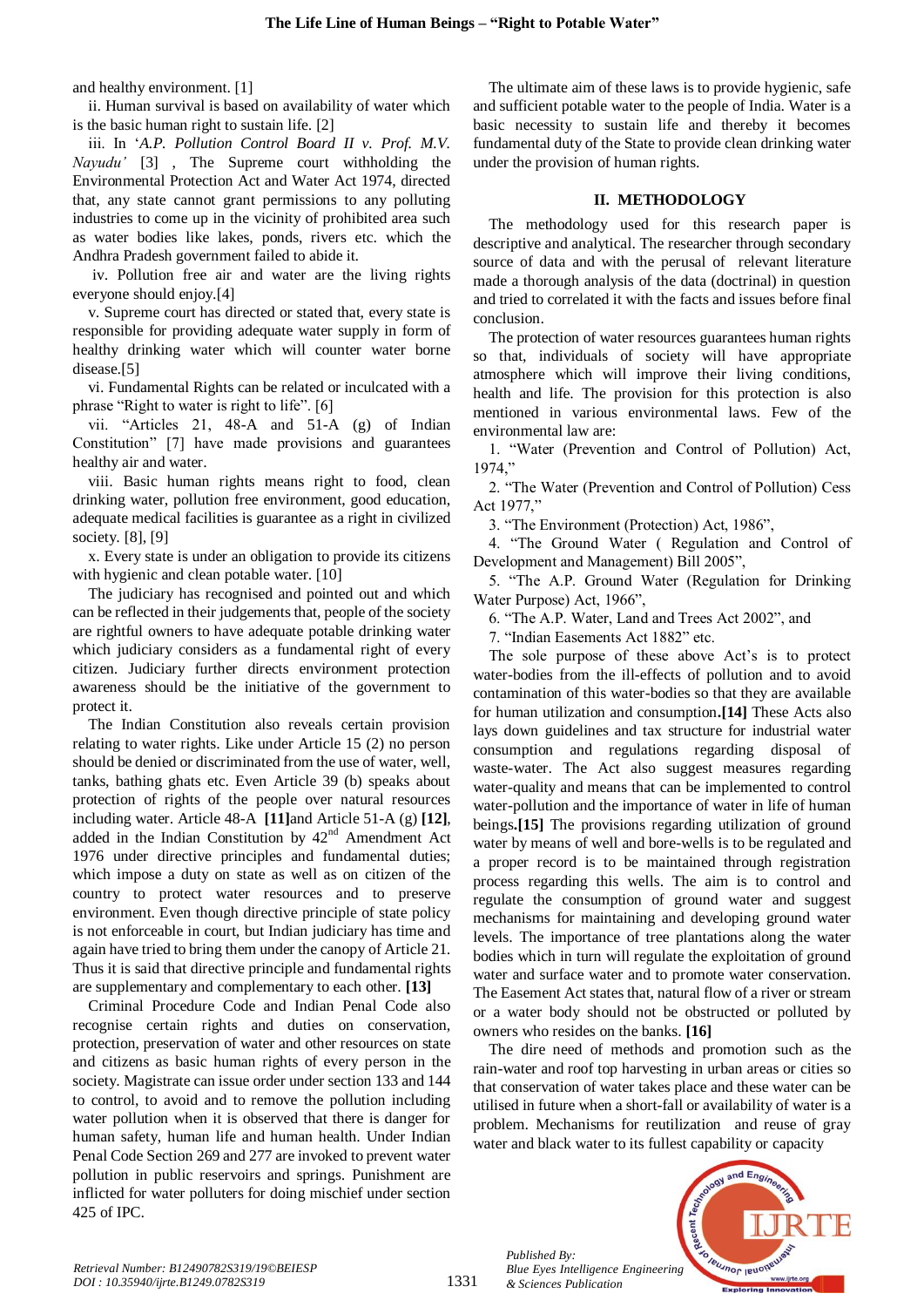Where in less water will be utilised or consumed through this method. Strict laws or fines to be applied so that contamination and pollution of water-bodies does not take place by industrial unit or municipal bodies. The government or municipal bodies are discharging all the sewage into the water-bodies where by water is polluted and made unfit for drinking. Water bodies have become a dumping pit for human waste, industrial waste and construction waste. Due to this prominent water-bodies are disappearing at a alarming rate and are consumed by modern development which is taking place over these water-bodies.

The sole purpose of these laws is to stop unethical use of these water bodies which are the ultimate source of providing water for drinking and human consumption of the people.

### **III. FINDINGS**

Throughout the world there is an outcry which relates water as a basic human right. For this there are international as well as regional convention and covenant passed to preserve the human rights of every human being. Some of these Conventions are mentioned below:

a. "Convention on the Elimination of All Forms of Discrimination Against Women (CEDAW) 1979." [17]

b. "Convention on the Rights of Child, 1989." [18]

c. "Convention on the Rights of Persons with Disabilities (CRPD)". [19]

d. "African Charter on the Right and Welfare of the Child, 1990". [20]

e. "The Human Rights to Water and Sanitation (HRWS)".[21]

f. "The Human Rights to Safe Drinking Water and Sanitation". [22]

g. "Universal Declaration of Human Rights, 1948". [23]

h. "International Covenant on Civil and Political Rights, 1966". [24]

i. "International Covenant on Economic, Social and Cultural Rights 1966". [25]

j. 'Regional Conventions',

i. "European Convention for the Protection of Human Rights and Fundamental Freedoms, 1950". [26]

ii. "European Social Charter, 1961". [27]

iii. "American Convention on Human Rights, 1969". [28]

iii. "Additional Protocol to the American Convention on Human Rights in the Area of Economic, Social and Cultural Rights, 1988". [29]

iv. "African Charter of Human and People's Rights, 1981". [30]

The above inferences made by all the convention give emphasis on right to life, right to health and right to living. This itself confer that, right to water is a human right as life is dependent and sustained because of water, without water all living things in the world will not survive. Thus inference can be made that violation of these above rights means violation of right to potable water.

### **IV. RESULTS AND DISCUSSION**

Below data reveals the current states of availability of water. State wise bifurcation of percentage of water and the effects of irregular or deficiency of monsoon.

| Capacity or accessibility of | Percentage | of | water |
|------------------------------|------------|----|-------|
| water on earth               | available  |    |       |
| Seas, Oceans                 | 97%        |    |       |
| Groundwater, ice and water   | 2.7%       |    |       |
| in other forms               |            |    |       |
| Potable water                | 0.3%       |    |       |
| Total                        | 100%       |    |       |

*Depleting ground water in States 2018*

| Depleting groundwater in a | Percentage | of | water |
|----------------------------|------------|----|-------|
| <b>States</b>              | depleted   |    |       |
| Uttar Pradesh              | 83%        |    |       |
| Tamil Nadu                 | 60%        |    |       |
| Maharashtra                | 53%        |    |       |
| Telangana                  |            |    |       |

*Deficiency in Rainfall in States 2018*

| Delhi          | 88% |
|----------------|-----|
| Maharashtra    | 54% |
| Uttar Pradesh  | 51% |
| Madhya Pradesh | 47% |
| Uttarkhand     | 46% |

Thus overall 35% deficient of rainfall with fifth consecutive years. It has been discussed by the Modi government in there mega campaign of Jal Shakti Abhayan which is new ministry created to fight against the crisis of water in India. The scheme 'Nal se Jal' scheme was launched to provide piped drinking water to every household which is the module of government's Jal Jivan Mission. The water crisis emerged because of certain reasons some of them are like government is leading all the sewage into water-bodies making it unfit for drinking. These water-bodies or lakes are nearly 60% to 70% encroached. None of these water-bodies are recharged and it is found that these water-bodies contain 2bcm of silt. Most of the water-bodies are used as a garbage pit. There is water crisis suffered in rural areas more because water has been diverted from rural areas to urban areas. The population of India is increasing day by day this is one of the main cause that availability of water per head count is rapidly decreasing. Decrease and change in climate or monsoon cycle in India is observed due to effects of global warming.

# **V. CONCULSION**

Our past and present government of India have introduced many reforms and Act whereby proper utilization and consumption of potable water should takes place. But these Acts and reforms had very less impact on protection of these potable water. Today we can see that, contamination and pollution levels in this potable water is at a highest level and increasing at an alarming rate where it becomes misfit for human consumption. One can find that there is a ever increasing cases of ill-health and diseases cause to human beings due to this polluted water. Recent studies have found out that 80% of diseases cause to human beings are due to or related to consumption of polluted water. This is a wake-up



*Published By:*

*& Sciences Publication*